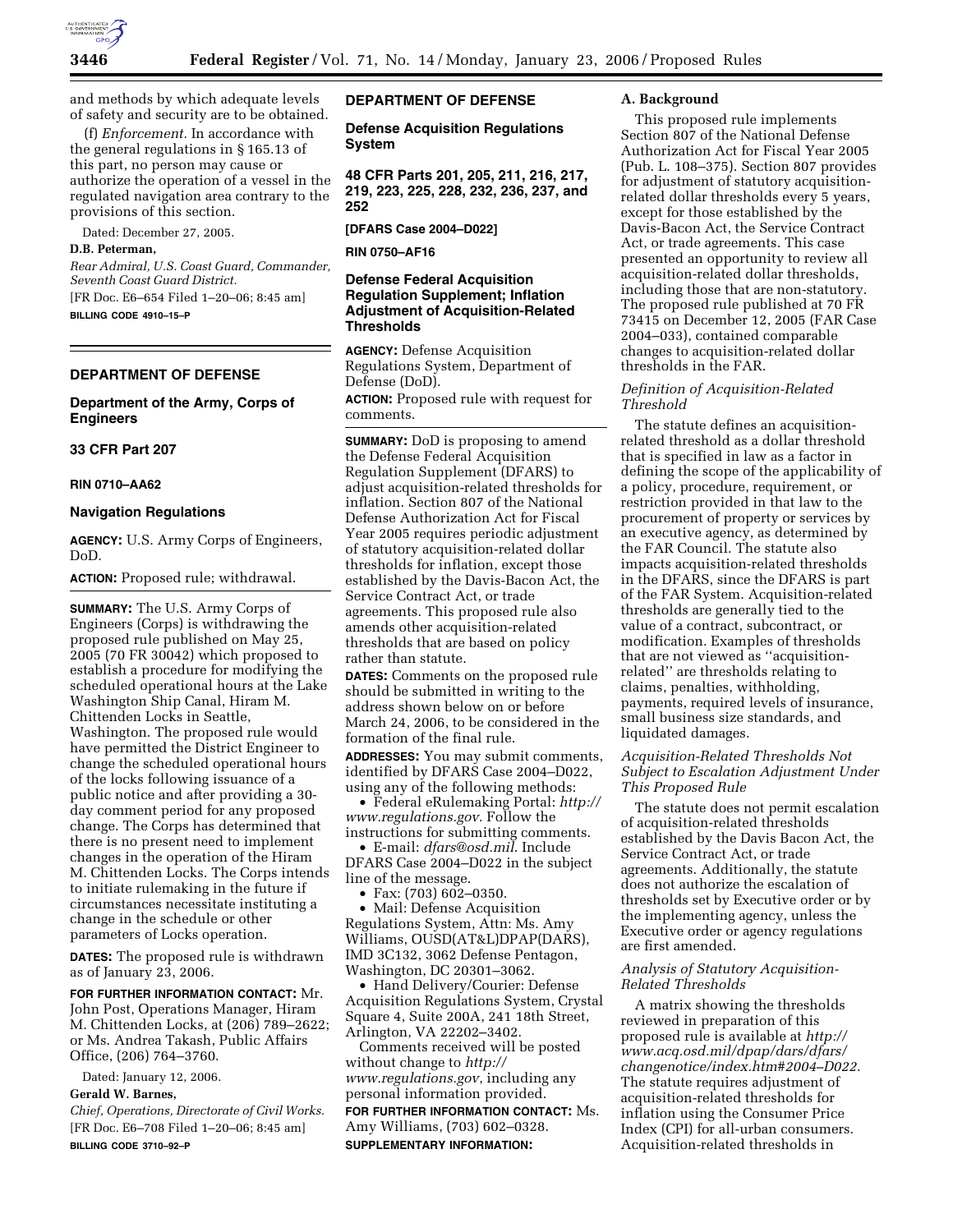statutes that were in effect on October 1, 2000, are subject to 5 years of inflation. For purposes of this proposed rule, the matrix includes calculation of escalation based on the CPI from December 1999 to December 2004 (the most recent available data when the proposed rule was in preparation), which calculates as 13.07 percent. Acquisition-related thresholds in statutes that took effect after October 1, 2000, are escalated proportionately for the number of months between the effective date of the statute and October 1, 2005. The final rule will be adjusted to the actual CPI data for October 2000 through October 2005.

After the escalation factor is applied to the acquisition-related threshold, the threshold must be rounded as follows: < \$10,000—Nearest \$500 \$10,000–<\$100,000—Nearest \$5,000 \$100,000–<\$1,000,000—Nearest \$50,000 \$1,000,000 or more—Nearest \$500,000

At the current rate of inflation, this means that thresholds of \$1,000, \$10,000, \$100,000, and \$1,000,000, although subject to inflation calculation, will not actually be changed until 2010, because the inflation is insufficient to overcome the rounding requirements.

# *Analysis of Non-Statutory Acquisition-Related Thresholds*

No statutory authorization is required to escalate thresholds that were set as policy within the DFARS. Policy acquisition-related thresholds have been escalated using the same formula applied to the statutory thresholds.

# *Further Explanation of Proposed Changes*

*217.170–217.174*. The thresholds relating to economic order quantity (\$20 million), unfunded contingent liability (\$20 million), and multiyear contracts for systems or components (\$500 million) are repeated annually in the Defense Appropriations Act and, therefore, cannot be escalated unless correspondingly increased in the Appropriations Act. The \$500 million threshold relating to multiyear contracts for services does not appear in the annual appropriations acts and, therefore, is proposed for escalation. The \$100 million threshold relating to a contract cancellation ceiling does not appear in annual appropriations acts, but was the basis for additional requirements in Section 814 of the National Defense Authorization Act for Fiscal Year 2005 (Pub. L. 108–375). Therefore, the \$100 million threshold is not proposed for escalation.

*223.803(2)*. This text is proposed for deletion, as it applies only to contracts awarded before June 1, 1993, and the underlying statute has been repealed.

*228.102–1*. The threshold of \$25,000 is proposed for escalation to \$30,000, for consistency with the proposed change to FAR 28.102–1 published at 70 FR 73415 on December 12, 2005. The \$100,000 threshold at 228.102–1(1) was not implemented until June 2003, and, therefore, is not proposed for escalation.

*232.404(a)(9)*. This threshold was increased from \$500 to \$2,500 in the final DFARS rule published at 70 FR 75412 on December 20, 2005. The threshold is now proposed for escalation to \$3,000, for consistency with the micro-purchase threshold of \$3,000 included in the proposed FAR rule published at 70 FR 73415 on December 12, 2005.

*237.170–2*. This approval requirement implements Section 801(b) of the National Defense Authorization Act for Fiscal Year 2002 (Pub. L. 107–107), but the threshold is not set by statute. The threshold of \$50 million was derived from the justification and approval (J&A) threshold for DoD senior procurement executive approval at FAR 6.304(a)(4). This J&A threshold is now \$75 million and was proposed for escalation to \$77.5 million in the proposed FAR rule published at 70 FR 73415 on December 12, 2005. Therefore, this proposed rule includes a corresponding increase at DFARS 237.170–2.

This rule was not subject to Office of Management and Budget review under Executive Order 12866, dated September 30, 1993.

### **B. Regulatory Flexibility Act**

DoD does not expect this rule to have a significant economic impact on a substantial number of small entities within the meaning of the Regulatory Flexibility Act, 5 U.S.C. 601, *et seq.*, because the adjustment of acquisitionrelated dollar thresholds is intended to keep pace with inflation and thus maintain the status quo. Therefore, DoD has not performed an initial regulatory flexibility analysis. DoD invites comments from small businesses and other interested parties. DoD also will consider comments from small entities concerning the affected DFARS subparts in accordance with 5 U.S.C. 610. Such comments should be submitted separately and should cite DFARS Case 2004–D022.

#### **C. Paperwork Reduction Act**

The proposed changes to the DFARS do not impose any new information collection requirements that require the approval of the Office of Management and Budget (OMB) under 44 U.S.C.

3501, *et seq.* The information collection requirements of the provision and clauses at 252.225–7003, 252.225–7004, and 252.225–7006 are approved for use through May 31, 2007, under OMB Clearance Number 0704–0229.

**List of Subjects in 48 CFR Parts 201, 205, 211, 216, 217, 219, 223, 225, 228, 232, 236, 237, and 252** 

Government procurement.

## **Michele P. Peterson,**

*Editor, Defense Acquisition Regulations System.* 

Therefore, DoD proposes to amend 48 CFR parts 201, 205, 211, 216, 217, 219, 223, 225, 228, 232, 236, 237, and 252 as follows:

1. The authority citation for 48 CFR parts 201, 205, 211, 216, 217, 219, 223, 225, 228, 232, 236, 237, and 252 continues to read as follows:

**Authority:** 41 U.S.C. 421 and 48 CFR Chapter 1.

# **PART 201—FEDERAL ACQUISITION REGULATIONS SYSTEM**

2. Section 201.109 is added to read as follows:

### **201.109 Statutory acquisition-related dollar thresholds-adjustment for inflation.**

(d) A matrix showing calculation of the most recent escalation adjustments of statutory acquisition-related dollar thresholds is available at PGI 201.109.

### **PART 205—PUBLICIZING CONTRACT ACTIONS**

#### **205.303 [Amended]**

3. Section 205.303 is amended by removing ''\$5 million'' and adding in its place ''\$5.5 million'' as follows:

a. In paragraph (a)(i) introductory text, in the first and second sentences;

b. In paragraph (a)(i)(A), in the second sentence; and

c. In paragraph (a)(i)(B), in the first and second sentences.

# **PART 211—DESCRIBING AGENCY NEEDS**

#### **211.503 [Amended]**

4. Section 211.503 is amended in paragraph (b), in the first and second sentences, by removing "\$500,000" and adding in its place ''\$550,000''.

# **PART 216—TYPES OF CONTRACTS**

#### **216.203–4 [Amended]**

5. Section 216.203–4 is amended in paragraph (c)(2), in the first sentence, by removing ''\$50,000'' and adding in its place ''\$55,000''.